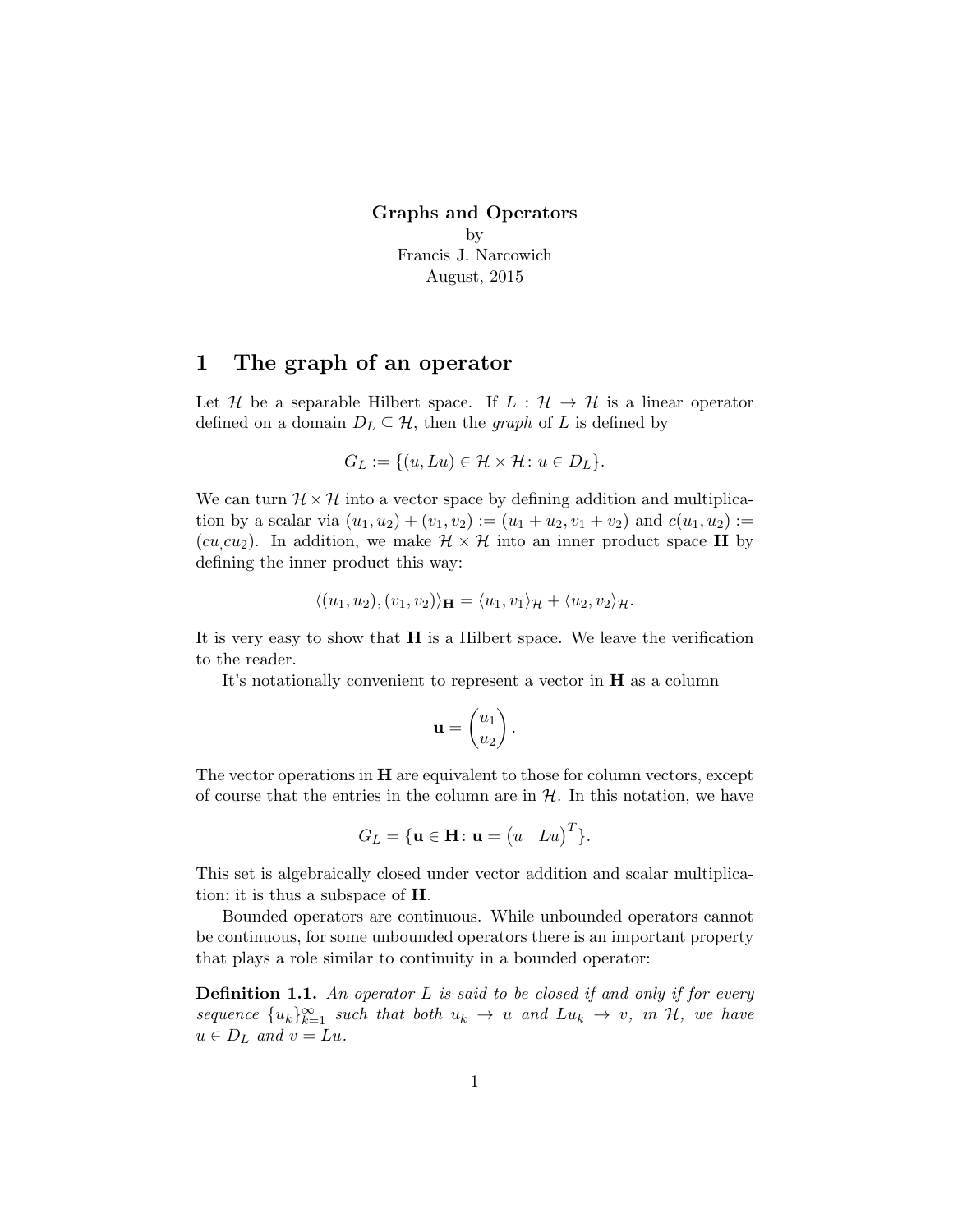We can rephrase the definition of a closed operator in terms of its graph. Recall that a subspace of a Hilbert space is closed if and only if every convergent sequence in the subspace has a limit in that subspace. In particular,  $G_L$  will be closed if and only if every sequence  $\{u_k\} \subset G_L$  that converges in **H** has its limit in  $G_L$ . This means that  $G_L$  is closed if and only if  $u_k \to u$ and  $Lu_k \to v$ , in  $\mathcal{H}$ , then  $u \in D_L$  and  $v = Lu$ . We have thus proved the following proposition.

<span id="page-1-0"></span>**Proposition 1.2.** The graph  $G_L$  is a closed subspace of  $H$  if and only if the operator L is closed.

## 2 Adjoints

#### 2.1 Definition

We start with  $D^*$ , which will be the domain of the adjoint of L. Define  $D^*$ to be the set of all  $v \in \mathcal{H}$  such that there exists  $\tilde{v} \in \mathcal{H}$  such that

$$
\langle Lu, v \rangle_{\mathcal{H}} = \langle u, \tilde{v} \rangle_{\mathcal{H}}, \text{ for all } u \in D_L.
$$
 (2.1)

The set  $D^*$  is also a subspace of  $\mathcal{H}$ . Suppose that  $v_1$  and  $v_2$  are in  $D^*$ . Then we have

$$
\langle Lu, c_1v_1 + c_2v_2 \rangle_{\mathcal{H}} = \bar{c}_1 \langle u, \tilde{v}_1 + \bar{c}_2 \langle u, \tilde{v}_2 \rangle = \langle u, c_1\tilde{v}_1 + c_2\tilde{v}_2 \rangle_{\mathcal{H}},
$$

so  $c_1v_1 + c_2v_2 \in D^*$ . Hence,  $D^*$  is algebraically closed under addition and scalar multiplication and is thus a subspace of H.

We now turn to a discussion of the adjoint,  $L^*$ . Suppose  $D_L$  is dense in H. Then, if  $v \in D^*$ , we have that, for all  $u \in D_L$ ,  $\langle Lu, v \rangle_{\mathcal{H}} = \langle u, \tilde{v} \rangle_{\mathcal{H}}$ . Suppose that there are two vectors  $\tilde{v}_1$  and  $\tilde{v}_2$  such that  $\langle u, \tilde{v}_1 \rangle_{\mathcal{H}} = \langle u, \tilde{v}_2 \rangle_{\mathcal{H}}$ . Subtracting, we see that  $\langle u, \tilde{v}_1 - \tilde{v}_2 \rangle_{\mathcal{H}} = 0$ . Since  $D_L$  is dense in  $\mathcal{H}$ , taking limits in the previous equation shows that  $\langle u, \tilde{v}_1 - \tilde{v}_2 \rangle_{\mathcal{H}} = 0$  for all  $u \in \mathcal{H}$ . Picking  $u = \tilde{v}_1 - \tilde{v}_2$  then implies that  $\|\tilde{v}_1 - \tilde{v}_2\|_{\mathcal{H}} = 0$  and that  $\tilde{v}_1 = \tilde{v}_2$ . Consequently,  $\tilde{v}$  is uniquely determined by v and, thus, we may define a map  $L^*: D^* \to \mathcal{H}$  via  $L^*v = \tilde{v}$ .

The map  $L^*$  is linear. To prove this, recall that  $D^*$  is a subspace of  $H$ . It follows that, for  $v_1, v_2 \in D^*$ , we have that

$$
\langle Lu, c_1v_1 + c_2v_2 \rangle_{\mathcal{H}} = \langle u, L^*(c_1v_1 + c_2v_2) \rangle_{\mathcal{H}}
$$

and, in addition, that

$$
\langle Lu, c_1v_1 + c_2v_2 \rangle_{\mathcal{H}} = \overline{c}_1 \langle Lu, v_1 \rangle_{\mathcal{H}} + c_2 \langle Lu, v_2 \rangle_{\mathcal{H}} = \langle u, c_1L^*v_1 + c_2L^*v_2 \rangle_{\mathcal{H}}.
$$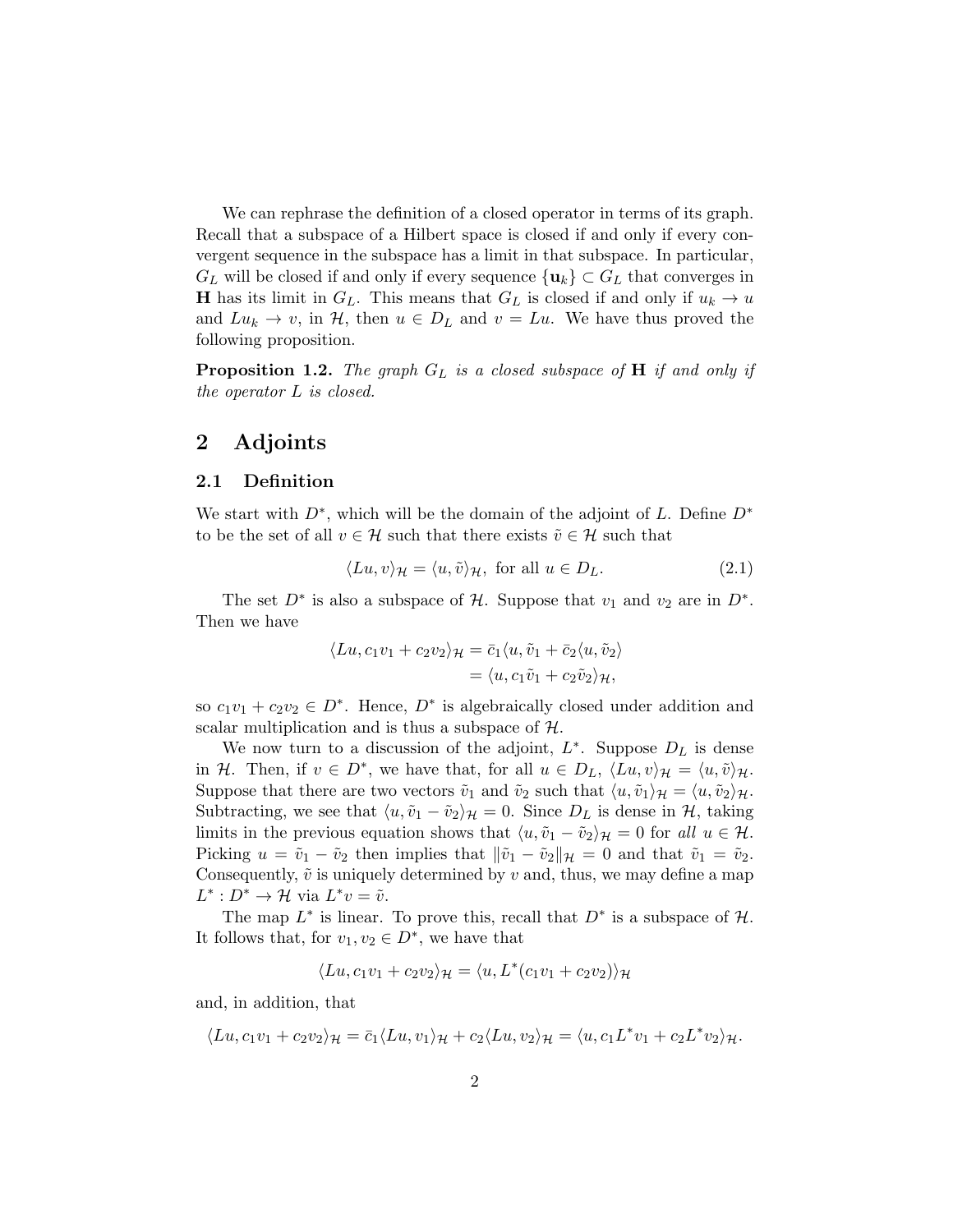Consequently, we see that

$$
L^*(c_1v_1 + c_2v_2) = c_1L^*v_1 + c_2L^*v_2.
$$

It follows that  $L^*$  is a linear operator having domain  $D_{L^*} = D^*$ . We summarize these remarks in the following proposition.

**Theorem 2.1.** Let L be densely defined and let  $D^*$  be as above. Then there exists a linear operator  $L^*$ , called the adjoint of L, with domain  $D_{L^*} = D^*$ , for which  $\langle Lu, v \rangle_{\mathcal{H}} = \langle u, L^*v \rangle_{\mathcal{H}}$  holds for all  $u \in D_L$  and all  $v \in D_{L^*}.$ 

### 2.2 Graphs and properties of adjoints

There is an important relation between the graphs  $G_L$  and  $G_{L^*}$ . We begin by noting that there is another way of characterizing  $D_{L^*}$ . By definition, a vector  $v \in D_{L^*}$  if and only if there is a  $\tilde{v} \in \mathcal{H}$  such that  $\langle Lu, v \rangle_{\mathcal{H}} = \langle u, \tilde{v} \rangle_{\mathcal{H}}$ holds. We can put this in terms of **H**:

<span id="page-2-0"></span>
$$
\left\langle U\begin{pmatrix} u \\ Lu \end{pmatrix}, \begin{pmatrix} v \\ \tilde{v} \end{pmatrix} \right\rangle_{\mathbf{H}} = \langle Lu, v \rangle_{\mathcal{H}} - \langle u, \tilde{v} \rangle_{\mathcal{H}} = 0, \ U := \begin{pmatrix} 0 & I \\ -I & 0 \end{pmatrix}.
$$
 (2.2)

Conversely, if [\(2.2\)](#page-2-0) holds, we have that  $\langle Lu, v \rangle_{\mathcal{H}} = \langle u, \tilde{v} \rangle_{\mathcal{H}}$ . Since there are no other conditions on v and  $\tilde{v}$ , it follows that all  $(v \tilde{v})^T$  satisfying the previous equation comprise the orthogonal complement of the space  $UG_L$ ,  $[UG_L]^\perp$ . Furthermore, we have that  $\tilde{v} = L^*v, v \in D_{L^*}$ ; thus these vectors have the form  $(v L^*v)^T$  and so comprise  $G_{L^*}$ . This yields the following  $result<sup>1</sup>$  $result<sup>1</sup>$  $result<sup>1</sup>$ 

<span id="page-2-2"></span>Proposition 2.2. If L is a densely defined operator, then the following hold:  $G_{L^*} = [UG_L]^\perp$ ,  $G_{L^*}$  is closed, and  $L^*$  is a closed operator.

*Proof.* We have already proved the first assertion. The set  $UG_L$  is of course a subspace of H. Hence, because an orthogonal complement of a subspace of a Hilbert space is always closed,  $G_{L^*}$  is closed. That  $L^*$  is closed follows from Proposition [1.2.](#page-1-0)  $\Box$ 

So far, we have assumed only that  $L$  is densely defined. What happens if L is also closed? Here is the answer.

**Proposition 2.3.** If L is a densely defined, closed operator, then  $L^*$  is a densely defined, closed operator.

<span id="page-2-1"></span><sup>&</sup>lt;sup>1</sup>In class I gave another proof, which didn't use graphs, that  $L$  being densely defined implies that  $L^*$  is closed.